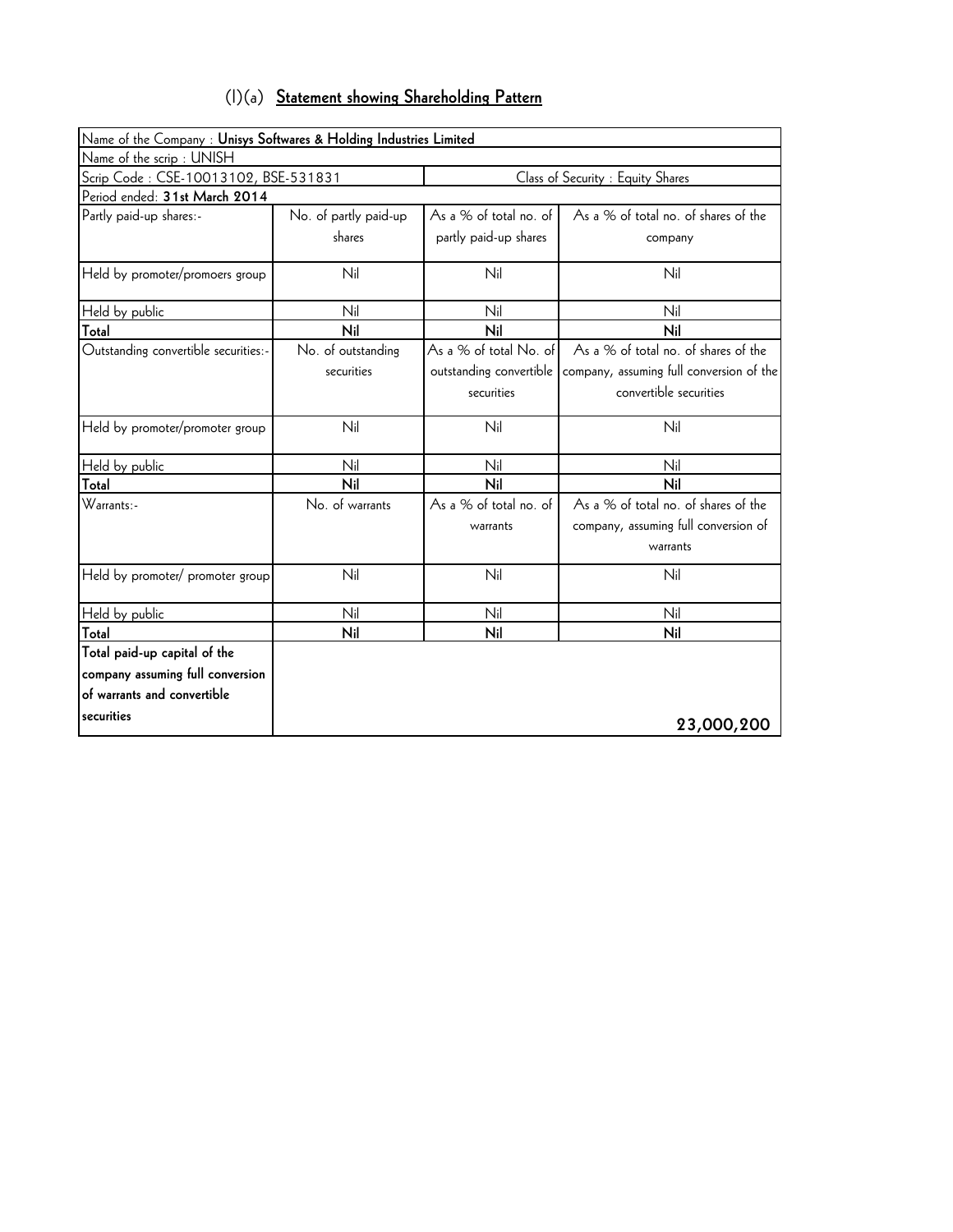## (I)(a) **Statement showing Shareholding Pattern under Clause 35 of the Listing Agreement**

| Name of the Company: |                                                | UNISYS SOFTWARES & HOLDING INDUSTRIES LTD. |                             |                             |                  |                                               |                 |                      |  |  |  |
|----------------------|------------------------------------------------|--------------------------------------------|-----------------------------|-----------------------------|------------------|-----------------------------------------------|-----------------|----------------------|--|--|--|
|                      | Scrip Code: CSE-10013102, BSE-531831           |                                            |                             |                             |                  | Quarter ended:                                | 31st March 2014 |                      |  |  |  |
|                      | Cate-gory Category of shareholder              | Number of                                  | Total number of             | Number of shares            |                  |                                               |                 |                      |  |  |  |
| code                 |                                                | shareholders                               | shares                      | held in                     |                  | Total shareholding as a percentage            |                 | Shares Pledged or    |  |  |  |
|                      |                                                |                                            |                             | dematerialized form         |                  | of total number of shares                     |                 | otherwise encumbered |  |  |  |
|                      |                                                |                                            |                             |                             |                  | As a percentage   As a percentage   Number of |                 | As a                 |  |  |  |
|                      |                                                |                                            |                             |                             | of $(A+B)$       | of $(A+B+C)$                                  | Shares          | Percentage           |  |  |  |
|                      |                                                |                                            |                             |                             |                  |                                               |                 |                      |  |  |  |
| (1)                  | (II)                                           | (III)                                      | (IV)                        | (V)                         | (VI)             | (VII)                                         | (VIII)          | $(IX) = (VIII)$      |  |  |  |
|                      |                                                |                                            |                             |                             |                  |                                               |                 | $)/(VI)^*100$        |  |  |  |
| (A)                  | Shareholding of Promoter and Promoter Group    |                                            |                             |                             |                  |                                               |                 |                      |  |  |  |
| $-1$                 | Indian                                         |                                            |                             |                             |                  |                                               |                 |                      |  |  |  |
| (a)                  | Individuals/ Hindu Undivided Family            | 5                                          | 4,256,400                   | 4,256,400                   | 18.506%          | 18.506%                                       |                 |                      |  |  |  |
| (b)                  | Central Government/ State Government(s)        |                                            |                             |                             | 0.000%           | 0.000%                                        |                 |                      |  |  |  |
| (c)                  | <b>Bodies Corporate</b>                        | $\mathbf 2$                                | 1,000,000                   | $\blacksquare$              | 4.348%           | 4.348%                                        |                 |                      |  |  |  |
| (d)                  | Financial Institutions/ Banks                  |                                            |                             |                             | 0.000%           | 0.000%                                        |                 |                      |  |  |  |
| (e)                  | Any Other - Specify                            |                                            |                             |                             | 0.000%           | 0.000%                                        |                 |                      |  |  |  |
|                      | Directors                                      | 3                                          | 139,900                     | 139,900                     | 0.608%           |                                               |                 |                      |  |  |  |
|                      | Directors Relatives                            | 5                                          | 163,100                     | 163,000                     | 0.709%           |                                               |                 |                      |  |  |  |
|                      | Sub-Total (A)(1)                               | 15                                         | 5,559,400                   | 4,559,300                   | 24.171%          | 24.171%                                       |                 |                      |  |  |  |
| $-2$                 | Foreign                                        |                                            |                             |                             | 0.000%           | 0.000%                                        |                 |                      |  |  |  |
| (a)                  | Individuals (Non-Resident Individuals/ Foreign |                                            |                             |                             | 0.000%           | 0.000%                                        |                 |                      |  |  |  |
|                      | Individuals)                                   |                                            |                             |                             |                  |                                               |                 |                      |  |  |  |
| (b)                  | <b>Bodies Corporate</b>                        | ÷.                                         | $\mathcal{L}_{\mathcal{A}}$ | $\mathcal{L}_{\mathcal{A}}$ | 0.000%           | 0.000%                                        |                 |                      |  |  |  |
| (c)                  | Institutions                                   | Ĭ.                                         | ä,                          | ä,                          | 0.000%           | 0.000%                                        |                 |                      |  |  |  |
| (d)                  | Qualified Foreign Investor                     | ÷,                                         | $\Box$                      | ÷,                          | 0.000%           | 0.000%                                        |                 | $\sim$               |  |  |  |
| (e)                  | Any Other (specify)                            | $\overline{\phantom{a}}$                   | $\blacksquare$              | $\blacksquare$              | 0.000%           | 0.000%                                        | $\blacksquare$  | $\sim$               |  |  |  |
|                      | Sub-Total $(A)(2)$                             | ÷,                                         | ä,                          | $\blacksquare$              | 0.000%           | 0.000%                                        |                 | $\omega$             |  |  |  |
|                      | Total Shareholding of Promoter and Promoter    |                                            |                             |                             |                  |                                               |                 |                      |  |  |  |
|                      | Group $(A) = (A)(1) + (A)(2)$                  | 15                                         | 5,559,400                   | 4,559,300                   | 24.171%          | 24.171%                                       |                 |                      |  |  |  |
| (B)                  | Public shareholding                            |                                            |                             |                             | 0.000%           | 0.000%                                        | N.A.            | N.A.                 |  |  |  |
| $-1$                 | Institutions                                   |                                            |                             |                             | 0.000%           | 0.000%                                        | N.A.            | N.A.                 |  |  |  |
| (a)                  | Mutual Funds/ UTI                              | ÷,                                         | ÷.                          | ÷,                          | 0.000%           | 0.000%                                        |                 |                      |  |  |  |
| (b)                  | Financial Institutions/ Banks                  | $\mathbf{1}$                               | 100                         | 100                         | 0.000%           | 0.000%                                        |                 |                      |  |  |  |
| (c)                  | Central Government/ State Government(s)        | Ĭ.                                         | ä,                          | ä,                          | 0.000%           | 0.000%                                        |                 |                      |  |  |  |
| (d)                  | Venture Capital Funds                          |                                            | L.                          | ÷,                          | 0.000%           | 0.000%                                        |                 |                      |  |  |  |
| (e)                  | <b>Insurance Companies</b>                     | $\overline{\phantom{a}}$                   | $\blacksquare$              | $\blacksquare$              | 0.000%           | 0.000%                                        |                 |                      |  |  |  |
| (f)                  | Foreign Institutional Investors                |                                            | ä,                          | $\blacksquare$              | 0.000%           | 0.000%                                        |                 |                      |  |  |  |
| (q)                  | Foreign Venture Capital Investors              | ä,                                         | ÷.                          | ä,                          | 0.000%           | 0.000%                                        |                 |                      |  |  |  |
| (h)                  | Qualified Foreign Investors                    | ÷,                                         | ä,                          | L,                          | 0.000%           | 0.000%                                        |                 |                      |  |  |  |
| (i)                  | Any Other (specify)                            | $\mathcal{L}_{\mathcal{A}}$                | $\omega$                    | ÷,                          | 0.000%           | 0.000%                                        |                 |                      |  |  |  |
|                      | $Sub-Total (B)(1)$                             | 1                                          | 100                         | 100                         | 0.000%           | 0.000%                                        |                 |                      |  |  |  |
| $-2$                 | Non-institutions                               |                                            |                             |                             | 0.000%           | 0.000%                                        | N.A.            | N.A.                 |  |  |  |
| (a)                  | <b>Bodies Corporate</b><br>Individuals -       | 135                                        | 13,042,795                  | 11,027,295                  | 56.707%          | 56.707%                                       |                 |                      |  |  |  |
| (b)                  |                                                |                                            | 343,657                     | 181,655                     | 0.000%<br>1.494% | 0.000%<br>1.494%                              |                 |                      |  |  |  |
| i.                   | Individual shareholders holding nominal share  | 1,077                                      |                             |                             |                  |                                               |                 |                      |  |  |  |
|                      | capital up to Rs. 1 lakh.                      |                                            |                             |                             |                  |                                               |                 |                      |  |  |  |
| ii.                  | Individual shareholders holding nominal share  | 43                                         | 3,906,491                   | 3,881,491                   | 16.985%          | 16.985%                                       |                 |                      |  |  |  |
|                      | capital in excess of Rs. 1 lakh.               |                                            |                             |                             |                  |                                               |                 |                      |  |  |  |
| (c)                  | Qualified Foreign Investors                    |                                            |                             |                             | 0.000%           | 0.000%                                        |                 |                      |  |  |  |
| (d)                  | NRI / OCB<br>Any Other (specify) -             | 5                                          | 733                         | 733                         | 0.003%           | 0.003%                                        |                 |                      |  |  |  |
|                      | Trust                                          | 1                                          | 100                         | 100                         | 0.000%           | 0.000%                                        |                 |                      |  |  |  |
|                      | Hindu Undivided Family                         | 19                                         | 146,863                     | 146,863                     | 0.639%           | 0.639%                                        |                 |                      |  |  |  |
|                      | Clearing Member                                | 3                                          | 61                          | 61                          | 0.000%           | 0.000%                                        |                 |                      |  |  |  |
|                      | Sub-Total (B)(2)                               | 1,283                                      | 17,440,700                  | 15,238,198                  | 75.828%          | 75.828%                                       |                 |                      |  |  |  |
|                      | Public<br>Shareholding<br>$(B) =$<br>Total     | 1,284                                      | 17,440,800                  | 15,238,298                  | 75.829%          | 75.829%                                       |                 |                      |  |  |  |
|                      | $(B)(1)+(B)(2)$                                |                                            |                             |                             |                  |                                               | N.A.            | N.A.                 |  |  |  |
|                      | TOTAL $(A)+(B)$                                | 1,299                                      | 23,000,200                  | 19,797,598                  | 100.000%         | 100.000%                                      |                 |                      |  |  |  |
| (C)                  | Shares held by Custodians and against which    |                                            |                             |                             | 0.000%           | 0.000%                                        |                 |                      |  |  |  |
|                      | Depository Receipts have been issued           |                                            |                             |                             |                  |                                               | N.A.            | N.A.                 |  |  |  |
| (1)                  | Promoter and Promoter Group                    | $\overline{\phantom{a}}$                   | $\overline{\phantom{a}}$    | $\blacksquare$              | 0.000%           | 24.171%                                       |                 |                      |  |  |  |
| (2)                  | Public                                         |                                            | $\mathcal{L}_{\mathcal{A}}$ |                             | 0.000%           | 75.829%                                       | N.A.            | N.A.                 |  |  |  |
|                      | TOTAL (C)                                      |                                            |                             |                             |                  |                                               |                 |                      |  |  |  |
|                      | $GRAND$ TOTAL $(A)+(B)+(C)$                    | 1,299                                      | 23,000,200                  | 19,797,598                  | 100.000%         | 100.000%                                      |                 |                      |  |  |  |
|                      |                                                |                                            |                             |                             |                  |                                               |                 |                      |  |  |  |

.

Notes : Not Any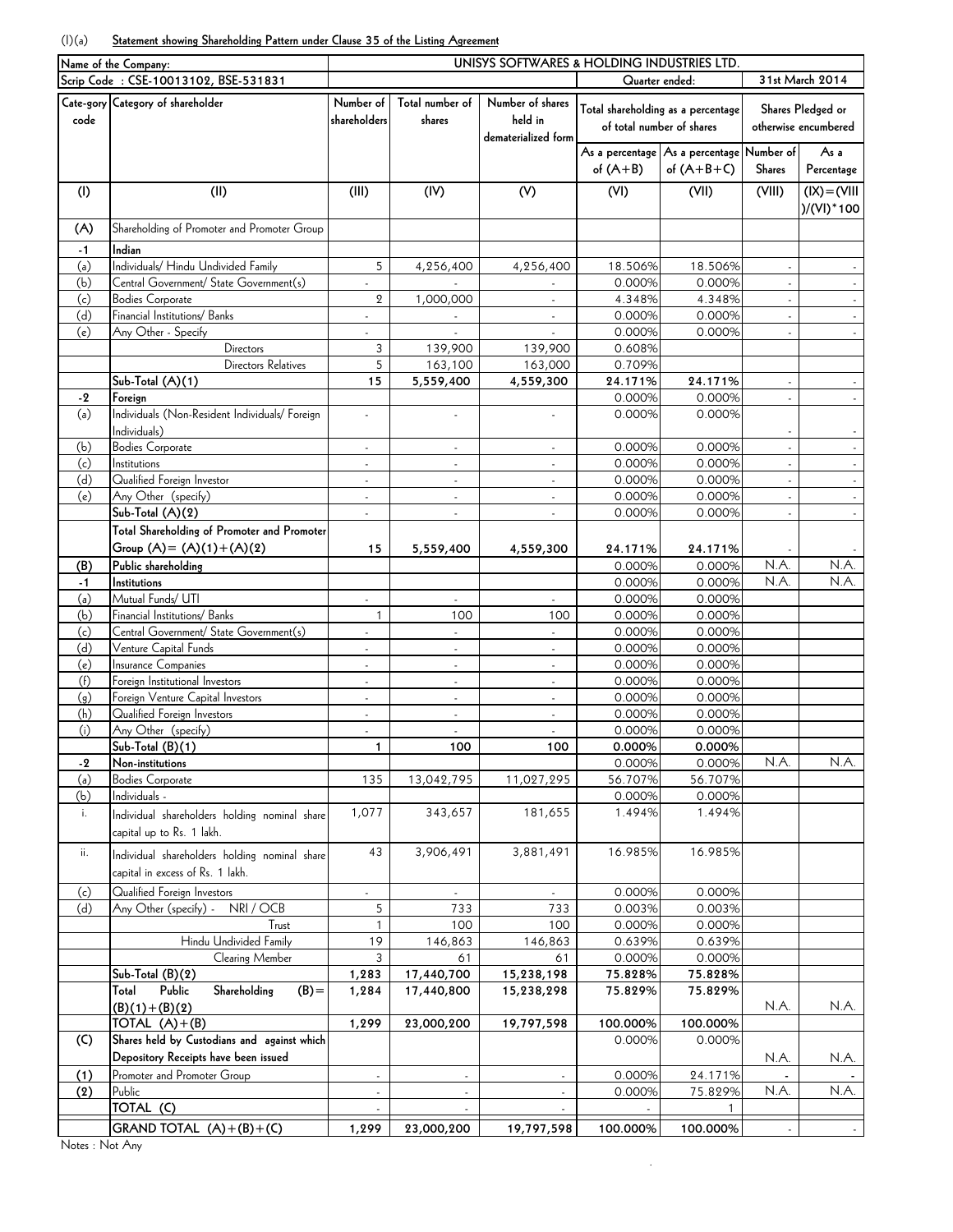|         | Name of the Company:                 | UNISYS SOFTWARES & HOLDING INDUSTRIES LTD.                                                        |                    |                          |                          |                          |                          |                          |                          |                               |                         |
|---------|--------------------------------------|---------------------------------------------------------------------------------------------------|--------------------|--------------------------|--------------------------|--------------------------|--------------------------|--------------------------|--------------------------|-------------------------------|-------------------------|
|         | Scrip Code: CSE-10013102, BSE-531831 |                                                                                                   |                    |                          |                          |                          |                          | Quarter ended:           |                          |                               | 31st March 2014         |
| (I)(b)  |                                      | Statement showing Shareholding of persons belonging to the category "Promoter and Promoter Group" |                    |                          |                          |                          |                          |                          |                          |                               |                         |
| Sr. No. | Name of the shareholder              |                                                                                                   |                    |                          |                          |                          |                          |                          |                          | <b>Details of Convertible</b> | Total shares (including |
|         |                                      | Details of Shares held                                                                            |                    |                          | <b>Encumbered Shares</b> |                          |                          | Details of Warrants      |                          | <b>Securities</b>             | underlying shares       |
|         |                                      | Number of shares                                                                                  | As a $%$ of        | Number                   | As a                     | As a % of                | Number of                | As a $%$ of              | Number of                | As a $%$ of                   | assuming full           |
|         |                                      |                                                                                                   | <b>Grand Total</b> |                          | Percentage               | <b>Grand Total</b>       | <b>Warrants</b>          | Total No. of             | Convertible              | Total No. of                  | conversion of warrants  |
|         |                                      |                                                                                                   | $(A)+(B)+(A)$      |                          |                          | $(A)+(B)$                | held                     | Warrants of              | Securities held          | Convertible                   | and convertible         |
|         |                                      |                                                                                                   | C)                 |                          |                          | $+(C)$ of Sub-           |                          | the same Class           |                          | Securities of                 | securities) as a % of   |
|         |                                      |                                                                                                   |                    |                          |                          | Clause (I)(a)            |                          |                          |                          | the same Class                | diluted share capital   |
|         |                                      |                                                                                                   |                    |                          | $(VI) = (V)/$            |                          |                          |                          |                          |                               |                         |
| (1)     | (II)                                 | (III)                                                                                             | (IV)               | (V)                      | $(III)^*$ 100            | (VII)                    | (VIII)                   | (XI)                     | (X)                      | (XI)                          | (X  )                   |
|         | Sushil Kr. Purohit                   | 1,072,900                                                                                         | 4.665%             | $\overline{\phantom{a}}$ |                          | $\overline{\phantom{a}}$ | $\overline{\phantom{a}}$ | $\blacksquare$           | $\overline{\phantom{a}}$ | $\overline{\phantom{a}}$      | 4.665%                  |
| 2       | Jagdish Prasad Purohit               | 1,298,100                                                                                         | 5.644%             |                          | $\overline{\phantom{a}}$ |                          |                          | $\overline{\phantom{a}}$ |                          |                               | 5.644%                  |
| 3       | Pawan Kr. Purohit                    | 1,044,300                                                                                         | 4.540%             |                          |                          |                          |                          | $\overline{\phantom{a}}$ |                          | $\overline{\phantom{0}}$      | 4.540%                  |
| 4       | Kailash Prasad Purohit               | 1,031,000                                                                                         | 4.483%             |                          | $\overline{\phantom{a}}$ |                          | $\overline{a}$           | $\overline{\phantom{a}}$ | $\overline{\phantom{a}}$ | $\overline{\phantom{0}}$      | 4.483%                  |
| 5       | Neha Cassettes Pvt. Ltd.             | 500,000                                                                                           | 2.174%             | $\overline{\phantom{0}}$ |                          |                          |                          | $\overline{\phantom{a}}$ |                          | ۰                             | 2.174%                  |
| 6       | Jai Ambe Cassettes Pvt. Ltd.         | 500,000                                                                                           | 2.174%             |                          |                          |                          | $\overline{a}$           | $\overline{\phantom{a}}$ |                          | ۰                             | 2.174%                  |
|         | <b>Bimal Joshi</b>                   | 53,000                                                                                            | 0.230%             |                          |                          |                          | $\overline{a}$           | $\overline{\phantom{a}}$ |                          | ۰                             | 0.230%                  |
| 8       | Dolly Purohit                        | 30,000                                                                                            | 0.130%             |                          |                          | $\overline{\phantom{a}}$ | $\overline{\phantom{a}}$ | $\overline{\phantom{a}}$ | $\overline{\phantom{a}}$ | -                             | 0.130%                  |
| 9       | Priyanka Purohit                     | 30,000                                                                                            | 0.130%             |                          |                          |                          | $\overline{\phantom{a}}$ | $\overline{\phantom{a}}$ | $\overline{\phantom{a}}$ | $\overline{\phantom{a}}$      | 0.130%                  |
| 10      | <b>Balchand Purohit</b>              | 100                                                                                               | 0.000%             |                          |                          |                          | $\overline{\phantom{a}}$ | $\overline{\phantom{a}}$ |                          | $\overline{\phantom{a}}$      | 0.000%                  |
|         | <b>TOTAL</b>                         | 5,559,400                                                                                         | 24.171%            |                          |                          |                          |                          |                          |                          |                               | 24.171%                 |

| (l)(c)(i)      | Statement showing holding of securities (including shares, warrants, convertible securities) of persons belonging to the category "Public" and holding more than 1% of the total number of shares |           |                          |                          |                            |                          |                                          |                                         |
|----------------|---------------------------------------------------------------------------------------------------------------------------------------------------------------------------------------------------|-----------|--------------------------|--------------------------|----------------------------|--------------------------|------------------------------------------|-----------------------------------------|
| Sr. No.        | Name of the shareholder                                                                                                                                                                           |           | <b>Total Shares Held</b> |                          | <b>Details of Warrants</b> |                          | <b>Details of Convertible Securities</b> | Total shares (including underlying      |
|                |                                                                                                                                                                                                   | Number of | As a % of Grand Total    |                          | Number of As a % of Total  | Number of                | As a % of Total No. of                   | shares assuming full conversion of      |
|                |                                                                                                                                                                                                   | shares    | $(A)+(B)+(C)$            | Warrants                 | No. of Warrants            | Convertible              | Warrants of the same Class               | warrants and convertible securities) as |
|                |                                                                                                                                                                                                   |           |                          | held                     | of the same                | <b>Securities</b>        |                                          | a % of diluted share capital            |
|                |                                                                                                                                                                                                   |           |                          |                          | <b>Class</b>               | held                     |                                          |                                         |
| (I)            | (II)                                                                                                                                                                                              | (III)     | (IV)                     | (V)                      | (VI)                       | (VII)                    | (VIII)                                   | (IX)                                    |
|                | Sahayta Financial Consultancy Services India                                                                                                                                                      |           |                          |                          |                            |                          |                                          |                                         |
|                | Pvt. Limited                                                                                                                                                                                      | 1,000,000 | 4.35%                    | $\overline{\phantom{a}}$ | $\overline{\phantom{a}}$   | $\overline{\phantom{a}}$ |                                          | 4.35%                                   |
| $\overline{2}$ | Kingfisher Properties Private Limited                                                                                                                                                             | 622,280   | 2.71%                    | $\overline{\phantom{a}}$ | $\overline{\phantom{a}}$   |                          |                                          | 2.71%                                   |
|                | <b>ISKM Travels Private Limited</b>                                                                                                                                                               | 539,031   | 2.34%                    | $\overline{\phantom{a}}$ | $\overline{\phantom{a}}$   | $\overline{\phantom{a}}$ | $\overline{\phantom{a}}$                 | 2.34%                                   |
|                | Decent Vincom Private Limited                                                                                                                                                                     | 640,656   | 2.79%                    | $\overline{\phantom{a}}$ | $\overline{\phantom{a}}$   | $\overline{\phantom{a}}$ | $\overline{\phantom{a}}$                 | 2.79%                                   |
|                | Religare Finvest Limited                                                                                                                                                                          | 468,000   | 2.03%                    | $\overline{\phantom{a}}$ | $\overline{\phantom{a}}$   | $\overline{\phantom{a}}$ | $\overline{\phantom{a}}$                 | 2.03%                                   |
| 6.             | Vaishali Infosystem India Pvt. Ltd.                                                                                                                                                               | 393,421   | 1.71%                    | $\overline{\phantom{a}}$ | $\overline{\phantom{a}}$   | $\overline{\phantom{a}}$ | $\overline{\phantom{0}}$                 | 1.71%                                   |
|                |                                                                                                                                                                                                   |           |                          |                          |                            |                          | <b>Continued on Next Page</b>            |                                         |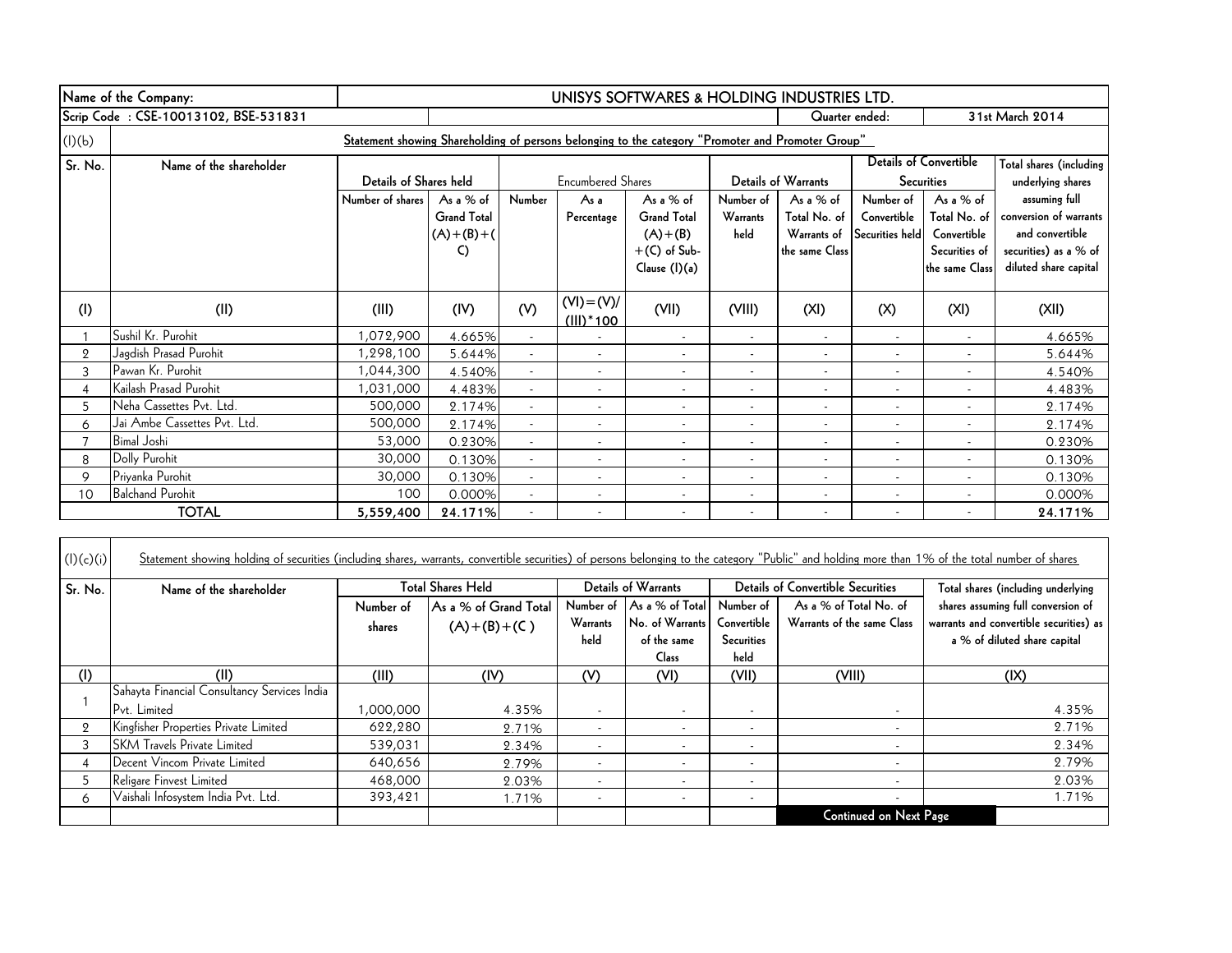| Sr. No. | Name of the shareholder               |           | <b>Total Shares Held</b> |                          | Details of Warrants      |                          | <b>Details of Convertible Securities</b> | Total shares (including underlying      |
|---------|---------------------------------------|-----------|--------------------------|--------------------------|--------------------------|--------------------------|------------------------------------------|-----------------------------------------|
|         |                                       | Number of | As a % of Grand Total    | Number of                | As a % of Total          | Number of                | As a % of Total No. of                   | shares assuming full conversion of      |
|         |                                       | shares    | $(A)+(B)+(C)$            | Warrants                 | No. of Warrants          | Convertible              | Warrants of the same Class               | warrants and convertible securities) as |
|         |                                       |           |                          | held                     | of the same              | <b>Securities</b>        |                                          | a % of diluted share capital            |
|         |                                       |           |                          |                          | Class                    | held                     |                                          |                                         |
|         | Sankalp Vincom Private Limited        | 547,304   | 2.38%                    | $\overline{\phantom{a}}$ | $\overline{\phantom{a}}$ | $\overline{\phantom{a}}$ | $\overline{\phantom{a}}$                 | 2.38%                                   |
| 8       | Mahesh Kr. Agarwal                    | 366,992   | .60%                     | $\overline{\phantom{a}}$ | $\overline{\phantom{a}}$ | $\overline{\phantom{0}}$ | $\overline{\phantom{a}}$                 | 1.60%                                   |
| 9       | Scope Vyapar Private Limited          | 399,101   | 1.74%                    | $\overline{\phantom{a}}$ | $\overline{\phantom{a}}$ | $\overline{\phantom{a}}$ | $\overline{\phantom{a}}$                 | 1.74%                                   |
| 10      | Hamsafar Marketings Private Limited   | 373,100   | .62%                     | $\overline{\phantom{a}}$ | $\overline{\phantom{a}}$ |                          | $\overline{\phantom{a}}$                 | 1.62%                                   |
| 11      | Brijdham Dealcom Private Limited      | 350,000   | .52%                     | $\overline{\phantom{a}}$ | $\overline{\phantom{a}}$ |                          |                                          | 1.52%                                   |
| 12      | Ananya A. Mittal                      | 344,800   | .50%                     | $\overline{\phantom{a}}$ | $\overline{\phantom{a}}$ |                          | $\overline{\phantom{a}}$                 | 1.50%                                   |
| 13      | Forum Suppliers Private Limited       | 281,419   | .22%                     | $\overline{\phantom{a}}$ | $\overline{\phantom{a}}$ | $\overline{\phantom{a}}$ | $\overline{\phantom{a}}$                 | 1.22%                                   |
| 14      | D K S Enterprises Private Limited     | 281,812   | .23%                     | $\blacksquare$           | $\overline{\phantom{a}}$ | $\overline{\phantom{a}}$ | $\overline{\phantom{a}}$                 | 1.23%                                   |
| 15      | Everlink Distributors Private Limited | 250,000   | .09%                     | $\overline{\phantom{a}}$ | $\overline{\phantom{a}}$ | $\overline{\phantom{a}}$ | $\overline{\phantom{a}}$                 | 1.09%                                   |
| 16      | Compass Distributors Private Limited  | 247,171   | 1.07%                    | $\overline{\phantom{a}}$ | $\overline{\phantom{a}}$ |                          | $\overline{\phantom{a}}$                 | 1.07%                                   |
| 17      | Archana Mittal                        | 612,502   | 2.66%                    | $\blacksquare$           | $\overline{\phantom{a}}$ | $\overline{\phantom{a}}$ | $\overline{\phantom{a}}$                 | 2.66%                                   |
| 18      | Saifee Saleh Mithiborwala             | 232,000   | 1.01%                    | $\overline{\phantom{a}}$ | $\overline{\phantom{a}}$ |                          | $\overline{\phantom{a}}$                 | 1.01%                                   |
| 19      | Saleh N. Mithiborwala                 | 300,093   | 1.30%                    | $\overline{\phantom{a}}$ | $\overline{\phantom{a}}$ |                          | $\overline{\phantom{a}}$                 | 1.30%                                   |
| 20      | Esquire Enclave Private Limited       | 550,607   | 2.39%                    | $\overline{\phantom{a}}$ | $\overline{\phantom{a}}$ |                          | $\overline{\phantom{a}}$                 | 2.39%                                   |
| 21      | Ajay S. Mittal                        | 240,000   | 1.04%                    | $\overline{\phantom{a}}$ | $\overline{\phantom{a}}$ |                          | $\overline{\phantom{a}}$                 | 1.04%                                   |
|         | <b>TOTAL</b>                          | 9,040,289 | 39.31%                   | $\overline{\phantom{a}}$ | $\overline{\phantom{a}}$ | $\overline{\phantom{a}}$ | $\overline{\phantom{a}}$                 | 39.31%                                  |

| 20         | Esquire Enclave Private Limited                                                                                                                                                                      | 550,607                  | 2.39%                    | $\overline{\phantom{a}}$ | $\overline{\phantom{a}}$  |                          |                                   | 2.39%                                   |  |  |
|------------|------------------------------------------------------------------------------------------------------------------------------------------------------------------------------------------------------|--------------------------|--------------------------|--------------------------|---------------------------|--------------------------|-----------------------------------|-----------------------------------------|--|--|
| 21         | Ajay S. Mittal                                                                                                                                                                                       | 240,000                  | 1.04%                    |                          |                           |                          |                                   | 1.04%                                   |  |  |
|            | <b>TOTAL</b>                                                                                                                                                                                         | 9,040,289                | 39.31%                   |                          | $\overline{\phantom{a}}$  |                          |                                   | 39.31%                                  |  |  |
|            |                                                                                                                                                                                                      |                          |                          |                          |                           |                          |                                   |                                         |  |  |
| (l)(c)(ii) | Statement showing holding of securities (including shares, warrants, convertible securities) of persons (together with PAC) belonging to the category "Public" and holding more than 5% of the total |                          |                          |                          |                           |                          |                                   |                                         |  |  |
|            | number of shares of the company                                                                                                                                                                      |                          |                          |                          |                           |                          |                                   |                                         |  |  |
| Sr. No.    | Name(s) of the shareholder(s) and the                                                                                                                                                                |                          | <b>Total Shares Held</b> | Details of Warrants      |                           |                          | Details of Convertible Securities | Total shares (including underlying      |  |  |
|            | Persons Acting in Concert (PAC) with                                                                                                                                                                 | Number of                | As a % of Grand Total    |                          | Number of As a % of Total | Number of                | As a % of Total No. of            | shares assuming full conversion of      |  |  |
|            | them                                                                                                                                                                                                 | shares                   | $(A)+(B)+(C)$            | Warrants                 | No. of Warrants           | Convertible              | Warrants of the same Class        | warrants and convertible securities) as |  |  |
|            |                                                                                                                                                                                                      |                          |                          | held                     | of the same               | Securities               |                                   | a % of diluted share capital            |  |  |
|            |                                                                                                                                                                                                      |                          |                          |                          | <b>Class</b>              | held                     |                                   |                                         |  |  |
|            | N.A.                                                                                                                                                                                                 | $\overline{\phantom{0}}$ | 0.00%                    | $\overline{\phantom{a}}$ | $\overline{\phantom{a}}$  | $\overline{\phantom{0}}$ | $\overline{\phantom{a}}$          |                                         |  |  |
|            | Total                                                                                                                                                                                                | $\blacksquare$           | 0.00%                    | $\overline{\phantom{a}}$ | $\overline{\phantom{a}}$  | $\overline{\phantom{a}}$ |                                   |                                         |  |  |